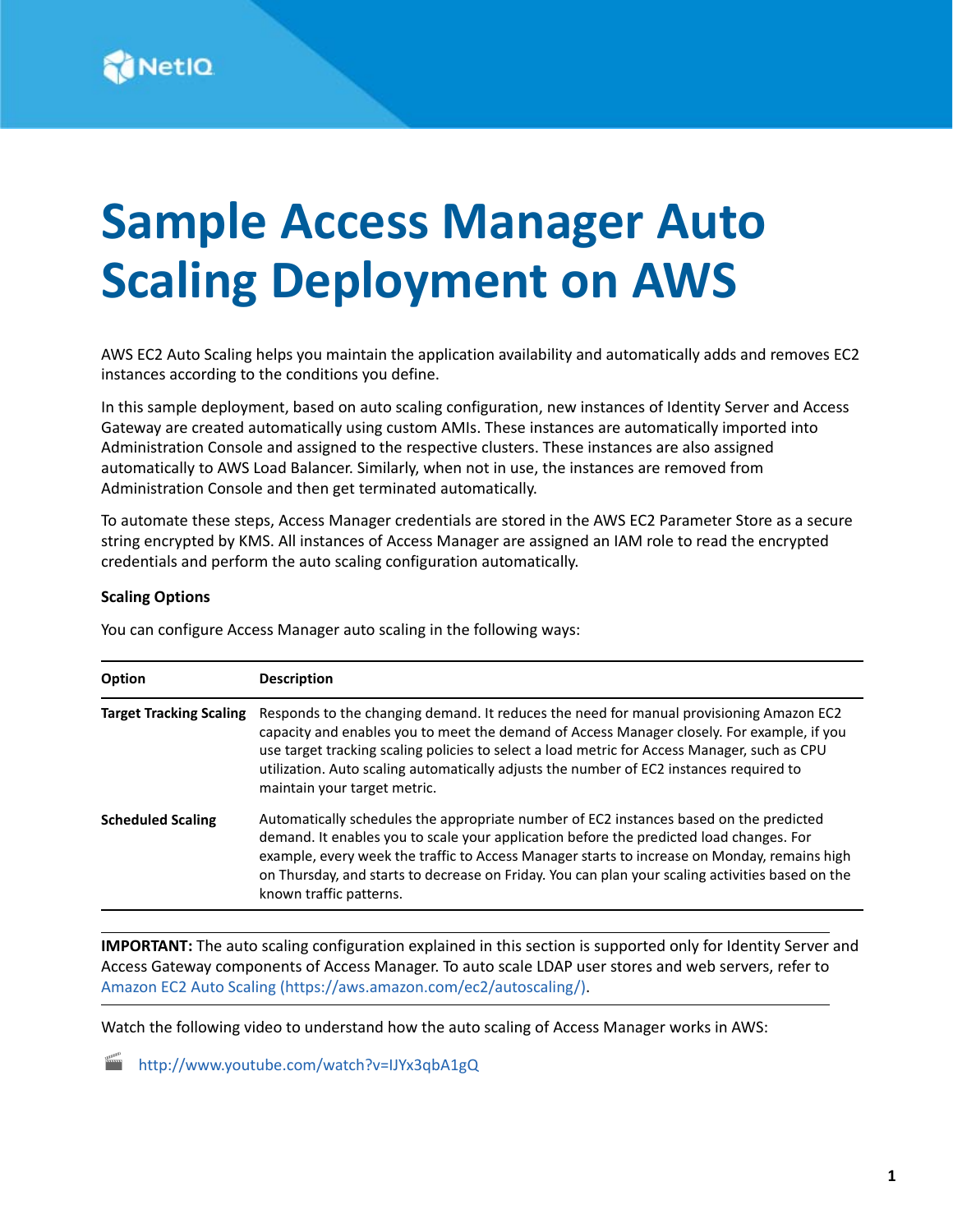Watch the following video to understand the configuration of Access Manager auto scaling in AWS:

<http://www.youtube.com/watch?v=X7OwBHuQFmU>

This guide discusses the following topics:

- [Prerequisites for Sample Access Manager Auto Scaling Deployment on AWS](#page-1-1)
- [CloudFormation Templates](#page-1-0)
- [AWS Services Deployed in the Access Manager Auto Scaling Configuration](#page-4-0)
- [Deploying the Sample Auto Scaling Configuration](#page-4-1)
- [Post-Deployment Tasks](#page-7-0)
- [Customizing the Scaled Instances](#page-8-0)
- **[Troubleshooting Auto Scaling](#page-8-1)**
- [Auditing Access Manager Auto Scaling](#page-9-0)
- [Monitoring Access Manager Auto Scaling](#page-9-1)
- [Deleting a CloudFormation Stack](#page-10-0)
- [Limitations of Sample Access Manager Auto Scaling on AWS](#page-10-1)

### <span id="page-1-1"></span>**1 Prerequisites for Sample Access Manager Auto Scaling Deployment on AWS**

 Access Manager 4.5 or later is deployed on AWS and contains working Administration Console, Access Gateway cluster, and Identity Server cluster.

For information about how to deploy Access Manager on AWS, see [Deploying Access Manager on Amazon](https://www.netiq.com/documentation/access-manager-45/install_upgrade/data/nam-on-aws.html)  [Web Services EC2.](https://www.netiq.com/documentation/access-manager-45/install_upgrade/data/nam-on-aws.html)

- $\Box$  An administrative Access Manager account is available.
- $\square$  Load balancer is configured and the load balancer target type is specified as instance.

For information about configuring the target group, see [Target Groups for Your Network Load Balancers](https://docs.aws.amazon.com/elasticloadbalancing/latest/network/load-balancer-target-groups.html).

- $\Box$  The following details are available to be specified during the auto scaling configuration:
	- Amazon Virtual Private Cloud (VPC) ID of the existing Access Manager deployment.
	- The subnet ID of the existing Identity Server and Access Gateway deployments.

The new instances of Identity Servers and Access Gateway servers will be deployed in the respective subnets.

- A unique ARN of Identity Server and Access Gateway load balancer target group. The newly created Identity Servers and Access Gateway servers will be registered to these targets group automatically.
- □ To configure auto scaling for Access Gateway, the existing Access Gateway instances are identified and terminated before deploying the auto scaling configuration.

### <span id="page-1-0"></span>**2 CloudFormation Templates**

To deploy the Access Manager auto scaling configuration, you require [CloudFormation templates](https://www.netiq.com/documentation/access-manager-45/resources/AccessManagerAutoscale.zip).

Download the AccessManagerAutoscale.zip file from https://www.netiq.com/documentation/accessmanager-45/resources/AccessManagerAutoscale.zip and unzip it.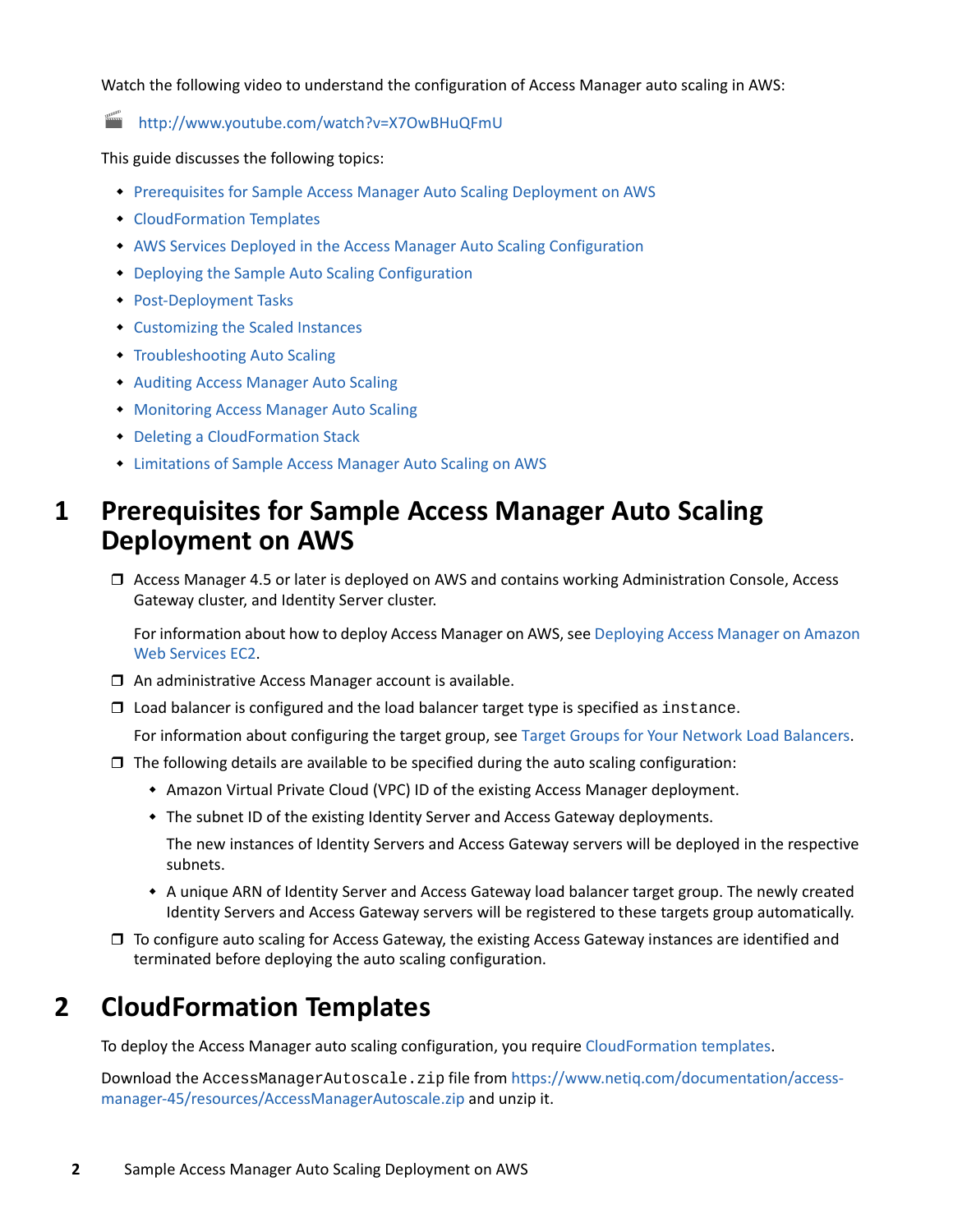**NOTE:** When you use the sample cloud formation template (CFT) for Access Manager auto-scaling, Access Manager admin credentials are encrypted using AWS KMS and stored in the AWS parameter store. Therefore, any AWS user with the AWS IAM role of AdministratorAccess can read these parameter values.

The ZIP file contains the following files:

| <b>File</b>                         | To Configure                                                   |
|-------------------------------------|----------------------------------------------------------------|
| Schedule Scaling Access Gateway.yml | Scheduled auto scaling for Access Gateway                      |
| Schedule_Scaling_Identity_Server.ym | Scheduled auto scaling for Identity Server                     |
| Schedule Scaling Identity Server Ac | Scheduled auto scaling for both Identity Server and Access     |
| cess Gateway.yml                    | Gateway                                                        |
| Target Tracking Scaling Access Gate | Auto scaling for Access Gateway based on CPU utilization or    |
| way.yml                             | memory utilization                                             |
| Target Tracking Scaling Identity Se | Auto scaling for Identity Server based on CPU utilization or   |
| rver.yml                            | memory utilization                                             |
| Target_Tracking_Scaling_Identity_Se | Auto scaling for both Access Gateway and Identity Server based |
| rver Access Gateway.yml             | on CPU utilization or memory utilization.                      |

The ZIP file contains the following nested CFT:

| <b>File</b>             | <b>Description</b>                                                                                             |
|-------------------------|----------------------------------------------------------------------------------------------------------------|
| AMIofIDPInstance.yml    | Automatically installs a temporary Identity Server instance for<br>automatically creating Identity Server AMI. |
| AMIofMAGInstance.yml    | Automatically installs a temporary Access Gateway instance for<br>automatically creating Access Gateway AMI    |
| ASGLifeCycleHooks.yml   | Creates the AWS auto scaling life cycle hooks                                                                  |
| ASScalingPolicy.yml     | Creates the AWS auto scaling policy based on CPU or Memory<br>utilization                                      |
| ASScheduledAction.yml   | Creates an AWS auto scaling scheduled action based on the<br>specified time                                    |
| AssignInstanceToASG.yml | Assigns a newly created primary Access Gateway server to the auto<br>scaling group                             |
| <b>AutoScalingGroup</b> |                                                                                                                |
| IDPASLaunchConfig.yml   | Creates the AWS auto scaling launch configuration for Identity<br>Servers                                      |
| LambdaIDPAMI.yml        | Creates an AWS Lambda function based on Python that creates an<br>AMI for Identity Server                      |
| LambdaMAGAMI.yml        | Creates an AWS Lambda function based on Python that creates an<br>AMI for Access Gateway server                |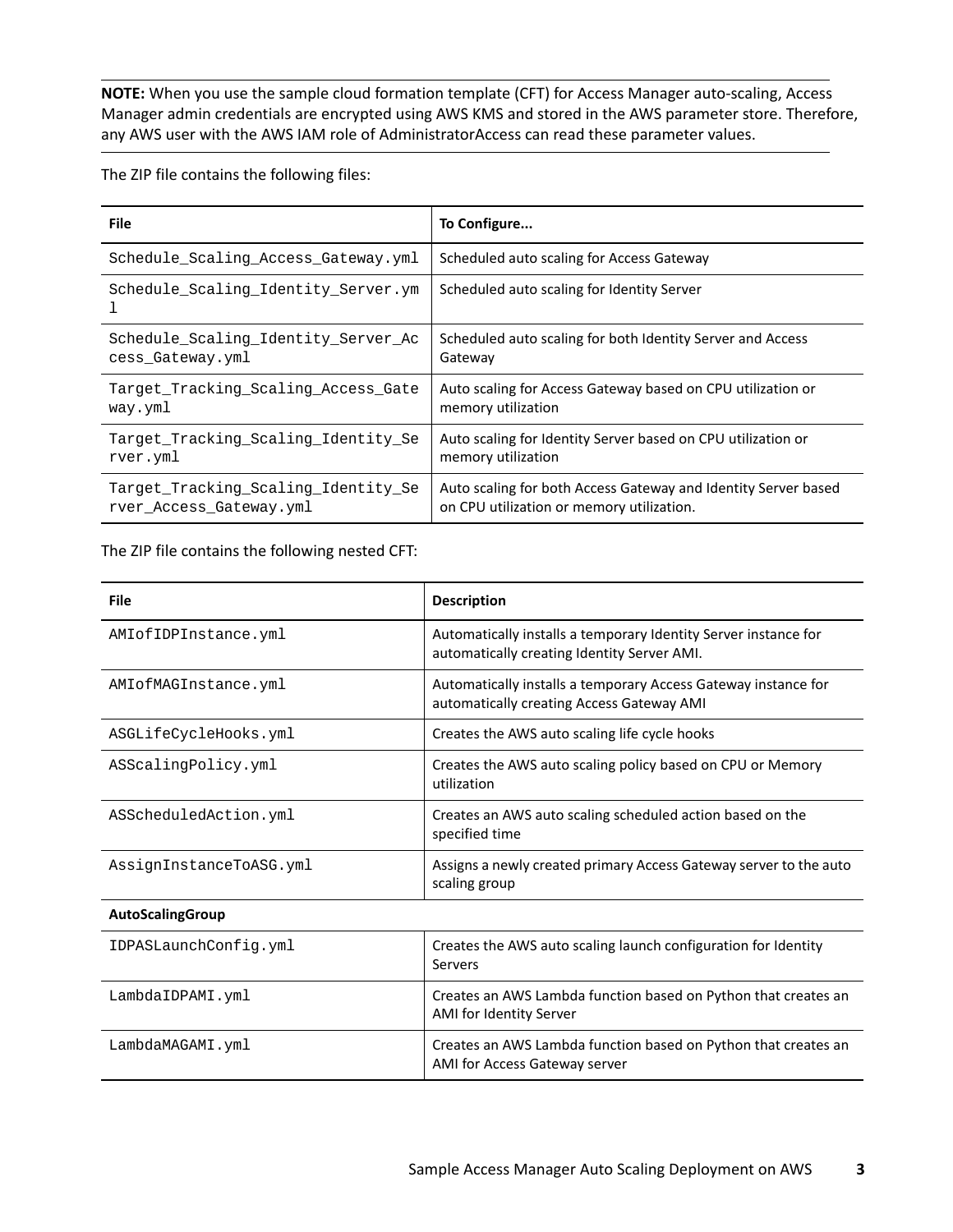| <b>File</b>                    | <b>Description</b>                                                                                                                          |
|--------------------------------|---------------------------------------------------------------------------------------------------------------------------------------------|
| LambdaTerminateIDPInstance.yml | Creates an AWS Lambda function based on Python that terminates<br>the temporary Identity Server after the AMI creation                      |
| LambdaTerminateMAGInstance.yml | Creates an AWS Lambda function based on Python that terminates<br>the temporary Access Gateway server after the AMI creation                |
| MAGASLaunchConfig.wml          | Creates the AWS auto scaling launch configuration for Access<br>Gateway servers                                                             |
| PrimaryAG.yml                  | Creates a new single instance of Access Gateway server with a new<br>AMI. This new instance is used as the primary Access Gateway<br>server |
| RoleEC2toS3andKMS.yml          | Creates AWS KMS key and AWS IAM Roles to be used for EC2<br>instances                                                                       |
| RoleLambdaExecution.yml        | Creates the required AWS IAM roles for AWS Lambda functions                                                                                 |
| RoleLifecycleHook .yml         | Creates the required AWS IAM roles for AWS auto scaling life cycle<br>hooks                                                                 |

The ZIP file contains the following nested scripts:

| <b>Script File</b>       | <b>Description</b>                                                                                                                                                                                                                                                                     |  |
|--------------------------|----------------------------------------------------------------------------------------------------------------------------------------------------------------------------------------------------------------------------------------------------------------------------------------|--|
| autoInstallIDPForAMI.sh  | Automatically installs the temporary Identity Server for creating Identity Server<br>AMI                                                                                                                                                                                               |  |
| autoInstallMAGForAMI.sh  | Automatically installs the temporary Access Gateway Server for creating Access<br><b>Gateway Server AMI</b>                                                                                                                                                                            |  |
| aws-check-state.service  | Creates a Linux service to check the status of EC2 instance periodically to trigger<br>scale down scripts whenever the instance enters TERMINATING_WAIT state                                                                                                                          |  |
| bootStrapImportIDP.sh    | Automatically imports Identity Server to Administration Console, adds Identity<br>Server to the cluster, updates all other nodes in the cluster, and performs the<br>health check of the new server. Based on the health check response, it proceeds<br>with the auto scaling process. |  |
| bootStrapImportMAG.sh    | Automatically imports Access Gateway to Administration Console, adds Access<br>Gateway to the cluster, updates all other nodes in the cluster, performs the health<br>check of the new server. Based on the health check response, it proceeds with the<br>auto scaling process.       |  |
| json parser.py           | Parses the API response and validates a few details provided by Access Manager<br>details, such as cluster name                                                                                                                                                                        |  |
| (python utility script)  |                                                                                                                                                                                                                                                                                        |  |
| probeInstanceMetadata.sh | Along with aws-check-status.service, periodically probes the EC2 instance state                                                                                                                                                                                                        |  |
| scaleDownIDP.sh          | Automatically removes Identity Server from Administration Console during the<br>scale down process                                                                                                                                                                                     |  |
| scaleDownMAG.sh          | Automatically removes Identity Server from Administration Console during the<br>scale down process                                                                                                                                                                                     |  |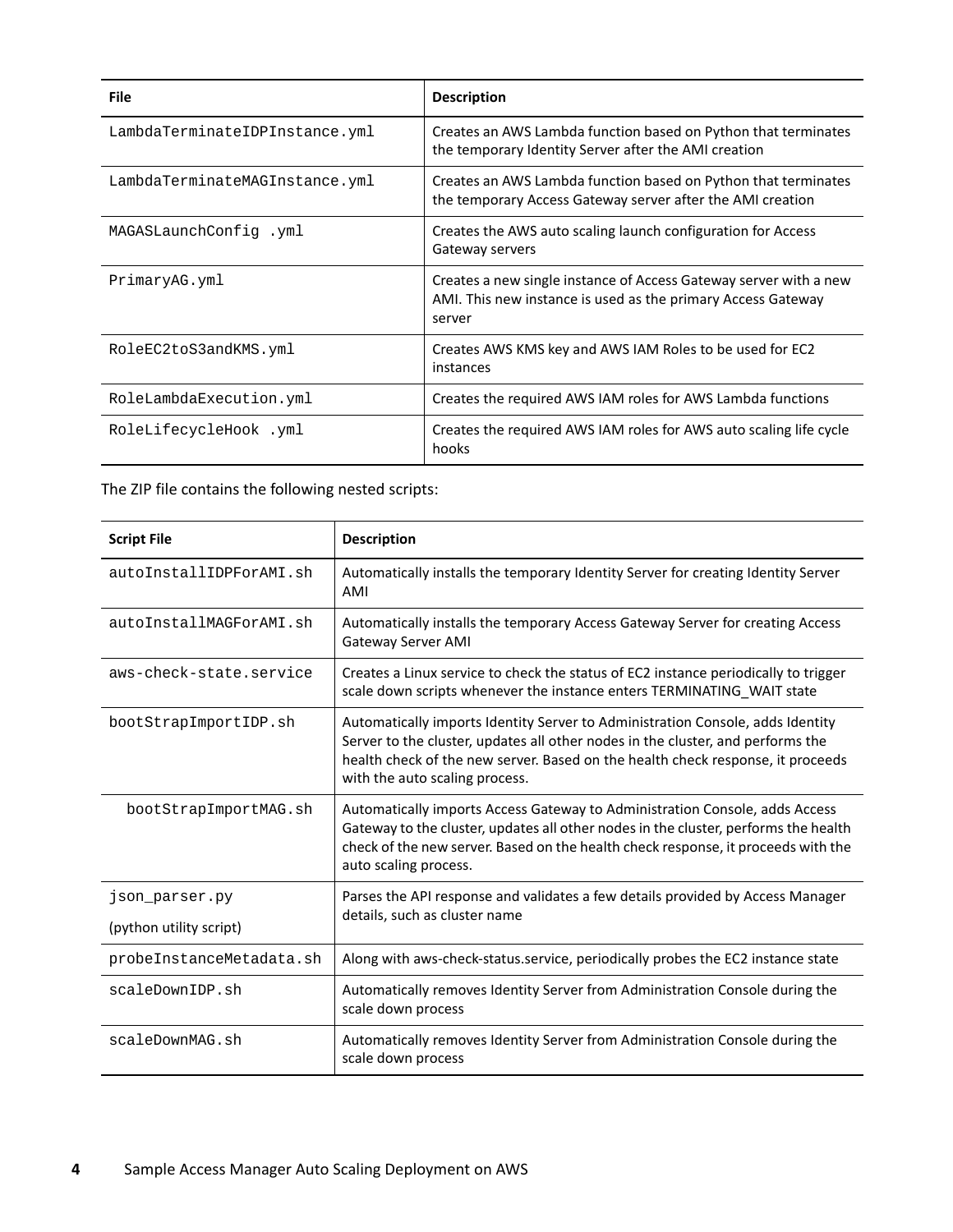### <span id="page-4-0"></span>**3 AWS Services Deployed in the Access Manager Auto Scaling Configuration**

| <b>AWS Service</b>                            | <b>Description</b>                                                                                                                              |
|-----------------------------------------------|-------------------------------------------------------------------------------------------------------------------------------------------------|
| Custom Amazon Machine Image (AMIs)            | AMI of Identity Server and Access Gateway servers are created that are<br>used in the auto scaling process.                                     |
|                                               | For more information about AMI, see Amazon Machine Images.                                                                                      |
| <b>AWS Auto Scaling</b>                       | EC2 auto scaling launch configuration and auto scaling groups are created.                                                                      |
|                                               | For more information, see What Is Amazon EC2 Auto Scaling.                                                                                      |
| Key Management Service (KMS)                  | The AWS KMS key is created. This key is used for encrypting and decrypting<br>Access Manager credentials stored in the AWS EC2 Parameter store. |
|                                               | For more information about KMS, see AWS Key Management Service.                                                                                 |
| System Manger Parameter Store                 | Access Manager credentials are stored in the EC2 Parameter store as a<br>secure string.                                                         |
|                                               | For more information, see AWS Systems Manager Parameter Store.                                                                                  |
| Auto Scaling Life Cycle Hooks                 | Necessary auto scaling life cycle hooks are created to perform customized<br>actions whenever auto scaling launches or terminates an instance.  |
|                                               | For more information, see Amazon EC2 Auto Scaling Life Cycle Hooks.                                                                             |
| Identity and Access Management (IAM)<br>Roles | Necessary AWS IAM roles are created to automate the tasks involved in<br>auto scaling.                                                          |
|                                               | For more information, see AWS Identity and Access Management.                                                                                   |
| <b>AWS Lambda Functions</b>                   | AWS Lambda functions are created that create AMI of Identity Servers and<br>Access Gateway servers automatically.                               |
|                                               | For more information, see AWS Lambda.                                                                                                           |
| AWS Simple Notification Service (SNS)         | An AWS SNS topic is created. Subscribe to this to receive notifications<br>whenever an instance is launched and terminated during auto scaling. |
|                                               | For more information, see Amazon Simple Notification Service.                                                                                   |

## <span id="page-4-1"></span>**4 Deploying the Sample Auto Scaling Configuration**

Perform the following steps to deploy the Access Manager auto scaling configuration on AWS:

- 1 Download the [CloudFormation templates package](https://www.netiq.com/documentation/access-manager-45/resources/AccessManagerAutoscale.zip) and extract the AccessManagerAutoscale.zip file.
- **2** Log in to AWS Console.
- **3** Click **S3 > Create bucket**.
- **4** Specify a bucket name.
- **5** Select a region and click **Next**.
- **6** Click the bucket name that you created.
- **7** Click **Upload**.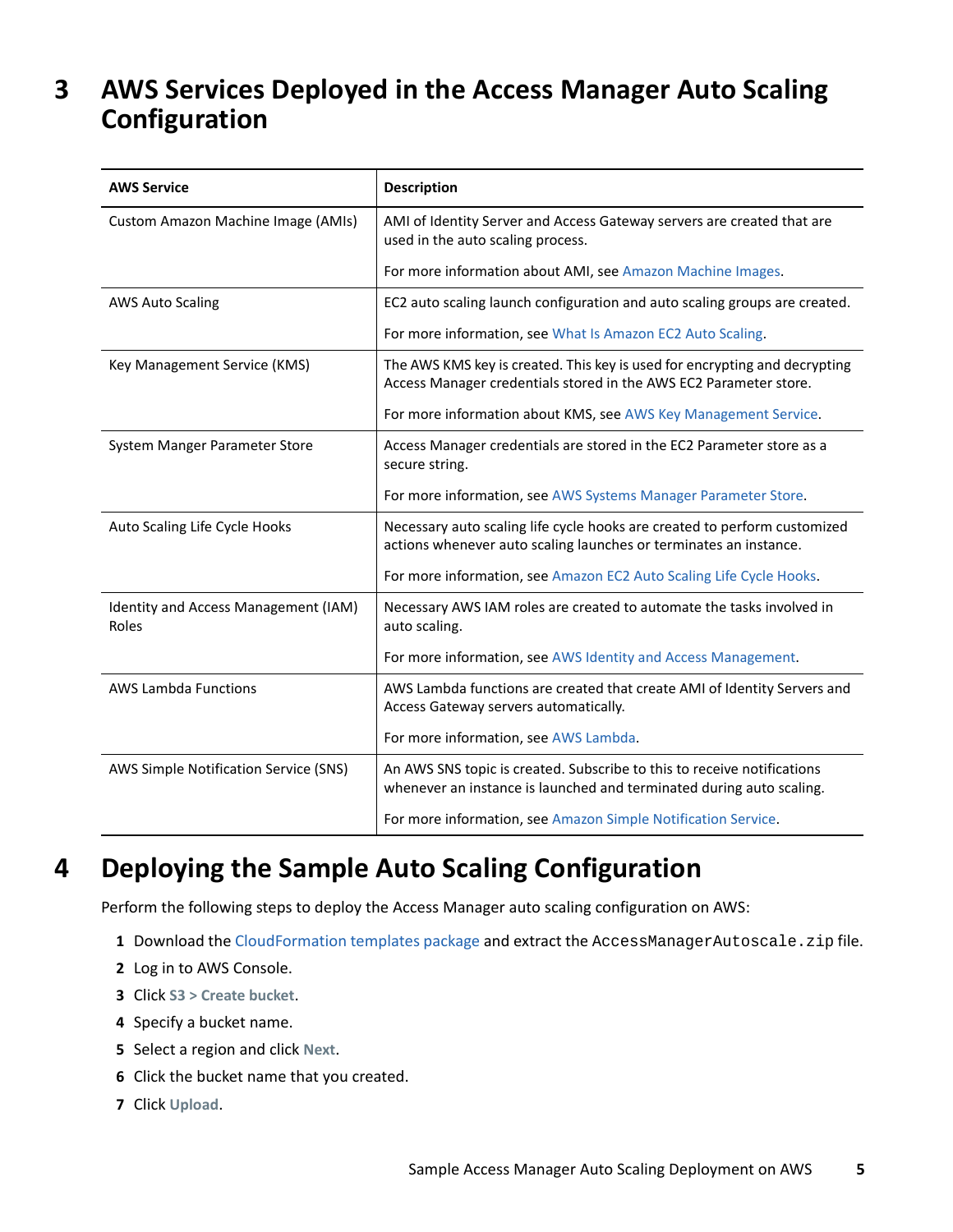- **8** Copy the following folders from the extracted content to the bucket:
	- $\cdot$  logs
	- source
- **9** Upload the Access Manger installers (AM\_45\_AccessGatewayService\_Linux64.tar.gz and AM\_45\_AccessManagerService\_Linux64.tar.gz) to the S3 bucket.
- **10** Browse to the S3 bucket > source folder.

The CloudFormation package contains the following six templates:

| <b>Filename</b>                                                | <b>Description</b>                                                                                 |
|----------------------------------------------------------------|----------------------------------------------------------------------------------------------------|
| Schedule_Scaling_Identity<br>Server Access Gateway.yml         | Use this template to deploy scheduled auto<br>scaling of Identity Server and Access Gateway.       |
| Target Tracking Scaling Identity Server Acc<br>ess Gateway.yml | Use this template to deploy target tracking auto<br>scaling of Identity Server and Access Gateway. |
| Schedule_Scaling_Identity_Server.yml                           | Use this template to deploy scheduled auto<br>scaling of Identity Server.                          |
| Target_Tracking_Scaling_Identity_Server.yml                    | Use this template to deploy target tracking auto<br>scaling of Identity Server.                    |
| Schedule_Scaling_Access_Gateway.yml                            | Use this template to deploy scheduled auto<br>scaling of Access Gateway.                           |
| Target_Tracking_Scaling_Access_Gateway.yml                     | Use this template to deploy target tracking auto<br>scaling of Access Gateway.                     |

- <span id="page-5-0"></span>**11** Click the required CloudFormation template and copy **Object URL**.
- **12** Navigate to **Services > CloudFormation** and click **Create Stack**.
- **13** Select **Specify an Amazon S3 template URL**.
- **14** Specify the Object URL that you copied in [Step 11](#page-5-0) and click **Next**.
- **15** In **Stack name**, specify a name for the auto scaling configuration.
- **16** Specify the following details in **Access Manager Configuration**:

| <b>Parameter</b>                         | <b>Description</b>                                                                        |  |
|------------------------------------------|-------------------------------------------------------------------------------------------|--|
| <b>Administrator Name</b>                | The name of the Access Manager administrator of the existing deployment.                  |  |
| <b>Administrator Password</b>            | The password of the Access Manager administrator.                                         |  |
| <b>Administration Console IP Address</b> | The IP address of Administration Console.                                                 |  |
| <b>Identity Server Cluster Name</b>      | The name of the Identity Server cluster for which auto scaling needs to be<br>configured. |  |
| <b>Access Gateway Cluster Name</b>       | The name of the Access Gateway cluster for which auto scaling needs to be<br>configured.  |  |
| Platform                                 | The name of the required operating system.                                                |  |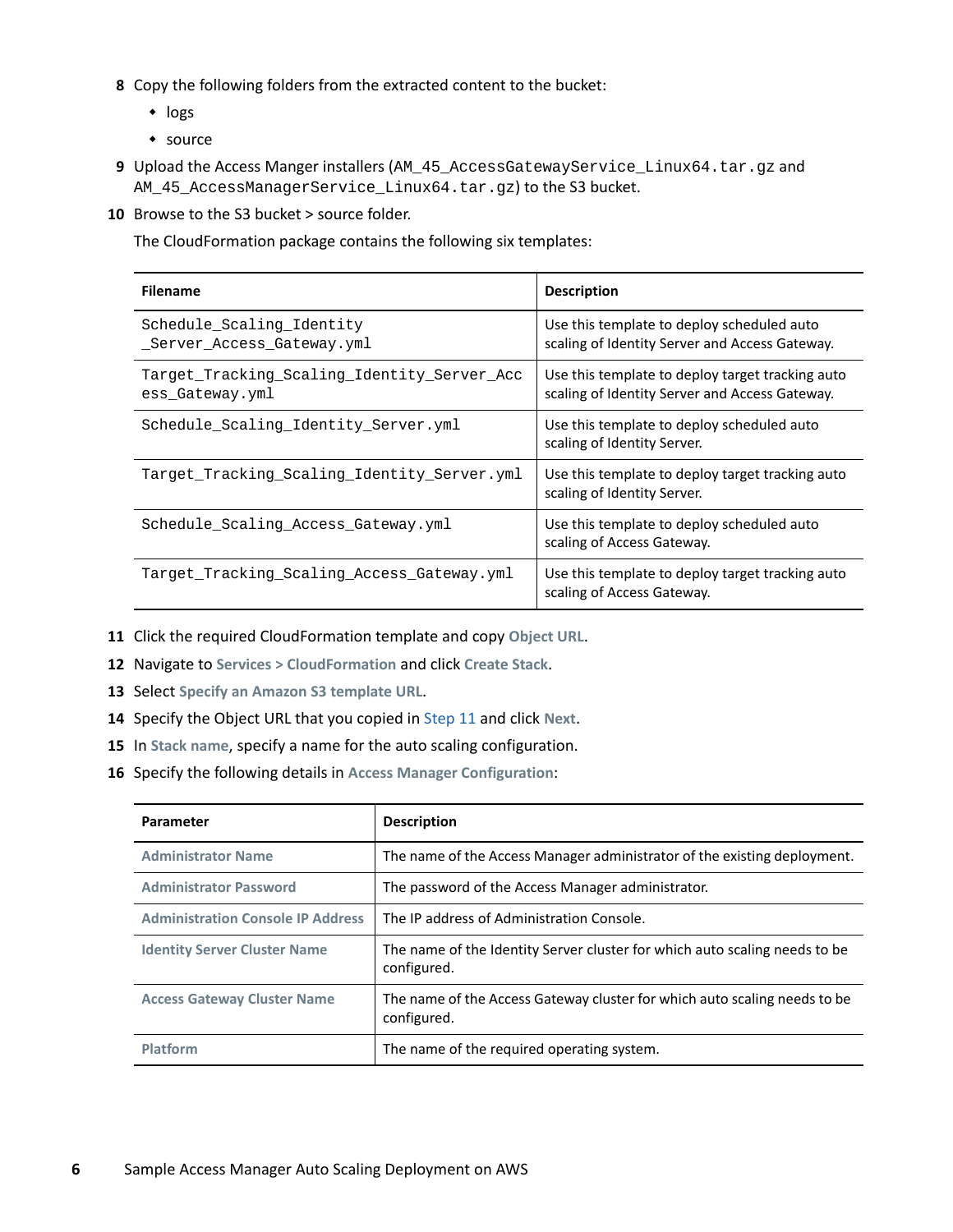**IMPORTANT:** After specifying cluster details, ensure that you do not change the cluster name and cluster ID in the AWS Parameter Store. If you change the cluster ID, the auto scaling configuration will not work. If you change the cluster name, the cluster logs will display incorrect cluster name. This is applicable for both Identity Server cluster and Access Gateway cluster.

**17** Specify the following details in **Access Manager Installer Location**:

| Parameter               | <b>Description</b>                                                                       |
|-------------------------|------------------------------------------------------------------------------------------|
| <b>S3 Bucket Name</b>   | The name of the S3 bucket that contains auto scaling files and Access Manager installer. |
| <b>S3 Bucket Region</b> | The AWS region where the S3 bucket is created.                                           |
|                         | For example, if the region is Asia Pacific (Mumbai), specify ap-south-1.                 |
|                         | For the list of AWS regions and their codes, see Available Regions.                      |

#### **18** Specify the following details in **EC2 Configuration**:

| <b>Parameter</b>                              | <b>Description</b>                                                                                                                                                                                       |
|-----------------------------------------------|----------------------------------------------------------------------------------------------------------------------------------------------------------------------------------------------------------|
| <b>Instance Type</b>                          | The AWS EC2 instance type for Access Manager components. To understand the instance<br>types, see Amazon EC2 Instance Types and to understand the pricing for each instances,<br>see Amazon EC2 Pricing. |
| <b>SSH KeyPair Name</b>                       | The existing EC2 key pair to enable SSH access to deployed servers.                                                                                                                                      |
| <b>VPC</b>                                    | ID of the Virtual Private Cloud (VPC) where Access Manager is deployed.                                                                                                                                  |
| <b>Identity Server</b><br><b>Subnet</b>       | The existing subnets for Identity Servers deployment in the Access Manager VPC. Ensure<br>that you select the subnets which are part of the selected VPC.                                                |
| <b>Access Gateway</b><br><b>Server Subnet</b> | The existing subnets for the Access Gateway deployment in the Access Manager VPC.<br>Ensure that you select the subnets which are part of the selected VPC.                                              |
| <b>AWS Administrator</b>                      | The AWS Administrator username with required rights to deploy auto scaling.                                                                                                                              |
|                                               | This value is case-sensitive.                                                                                                                                                                            |

#### **19** Specify the following details in **Auto Scaling Configuration**:

| Parameter              | <b>Description</b>                                                                                                                          |
|------------------------|---------------------------------------------------------------------------------------------------------------------------------------------|
| <b>Initial Size</b>    | The initial size of the auto scaling group.                                                                                                 |
| <b>Minimum Size</b>    | The minimum required size for the auto scaling group. Access Manager does not scale in<br>after this limit. It must be a numerical value.   |
| <b>Maximum Size</b>    | The maximum required size for the auto scaling group. Access Manager does not scale<br>out beyond this limit. It must be a numerical value. |
| <b>Scale Up Time</b>   | Access Manager nodes scale out to the maximum size at this time. Specify the time in the<br>UNIX cron format.                               |
| <b>Scale Down Time</b> | Access Manager nodes scale in to the minimum size at this time. Specify the time in the<br>UNIX cron format.                                |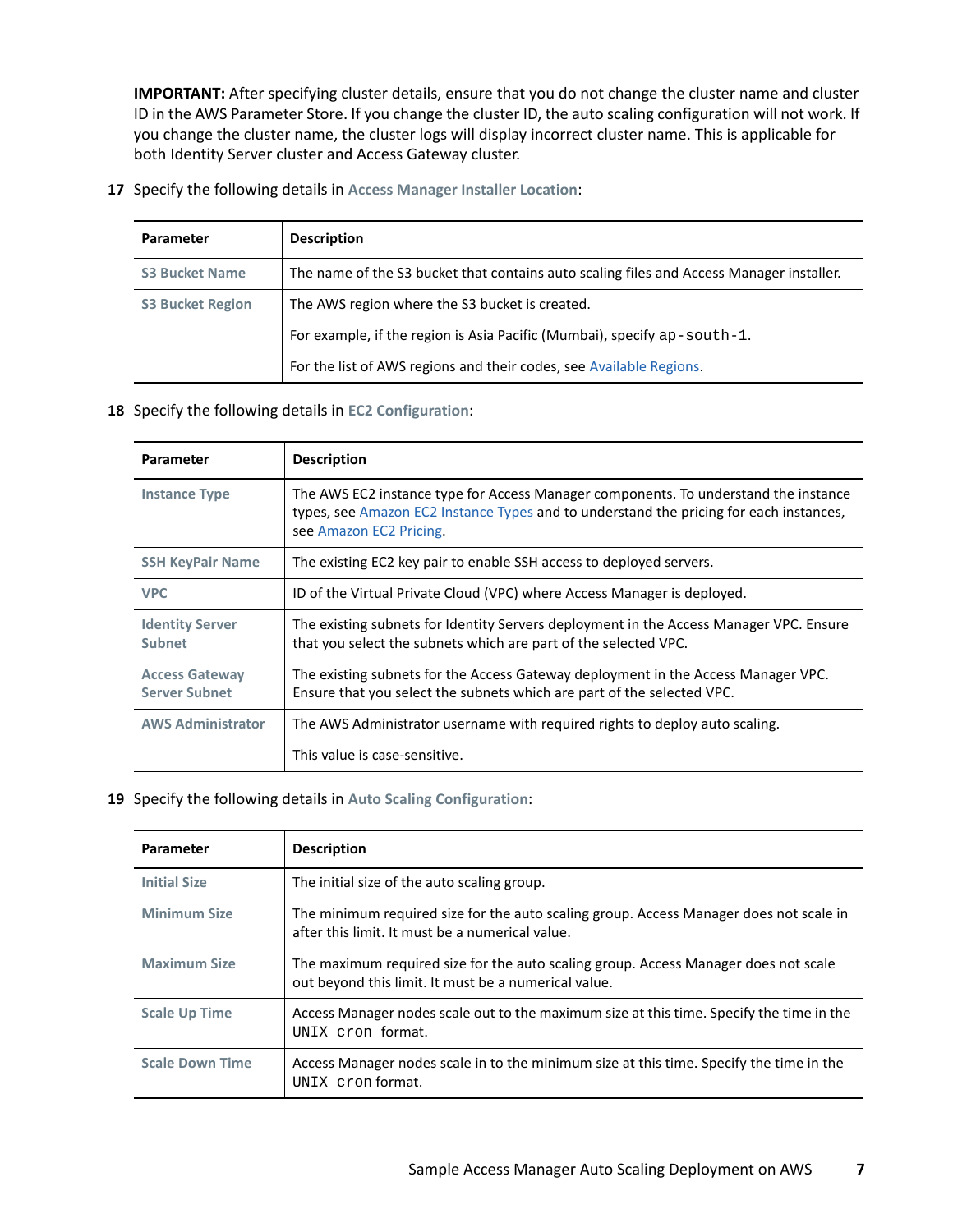| Parameter                                                                    | <b>Description</b>                                                                                                                                                              |
|------------------------------------------------------------------------------|---------------------------------------------------------------------------------------------------------------------------------------------------------------------------------|
| <b>Metric Threshold</b><br>Value                                             | The minimum required size for the auto scaling group. Access Manager does not scale in<br>after this limit. It must be a numerical value.                                       |
|                                                                              | This option is available only when you use a CloudFormation template for target tracking<br>auto scaling.                                                                       |
| <b>Metric Value</b>                                                          | The maximum required size for the auto scaling group. Access Manager does not scale<br>out beyond this limit. It must be a numerical value.                                     |
|                                                                              | This option is available only when you use a CloudFormation template for target tracking<br>auto scaling.                                                                       |
| <b>Load Balancer Target</b><br><b>Group ARN of</b><br><b>Identity Server</b> | ARN of the Identity Server target group for load balancing in the<br>"arn:aws:elasticloadbalancing:region:account-id:targetgroup/<br>target-group-name/target-group-id" format. |
| <b>Load Balancer Target</b><br><b>Group ARN of</b><br><b>Access Gateway</b>  | ARN of the Access Gateway target group for load balancing in the<br>"arn:aws:elasticloadbalancing:region:account-id:targetgroup/<br>target-group-name/target-group-id" format.  |

- **20** Click **Next**.
- **21** (optional) In **Tags**, specify the Key and Value for the resources available in the stack. This value is applied to all resources created by the CloudFormation template.
- **22** In **Advanced**, specify additional details based on your requirements.
- **23** Click **Next** and review the stack details that you specified.
- **24** Select the acknowledgment check boxes and click **Create**.

### <span id="page-7-0"></span>**5 Post-Deployment Tasks**

When the auto scaling configuration is deployed, new instances of Identity Server and Access Gateway are created. Auto scaling works seamlessly with new instances that are created as part of the auto scaling group. The existing Identity Server and Access Gateway instances must be deleted.

Perform the following steps after the auto scaling configuration is deployed:

#### **For Identity Servers**

- **1** Log in to AWS EC2 Console.
- **2** Identify and terminate the AWS EC2 Identity Server instances that are created manually before deploying the auto scaling group.
- **3** Log in to Administration Console.
- **4** Go to the Identity Server cluster, identify, and delete Identity Server nodes that are added manually before deploying the auto scaling configuration.

**IMPORTANT:** If the initial size of the Identity Server auto scaling is two or more than two, all scaled-up nodes might not appear with a green health status immediately. If the nodes do not appear with a green health status even after one hour, perform the following steps:

- **1** Log in to Administration Console.
- **2** Go to the Identity Server cluster and stop all nodes.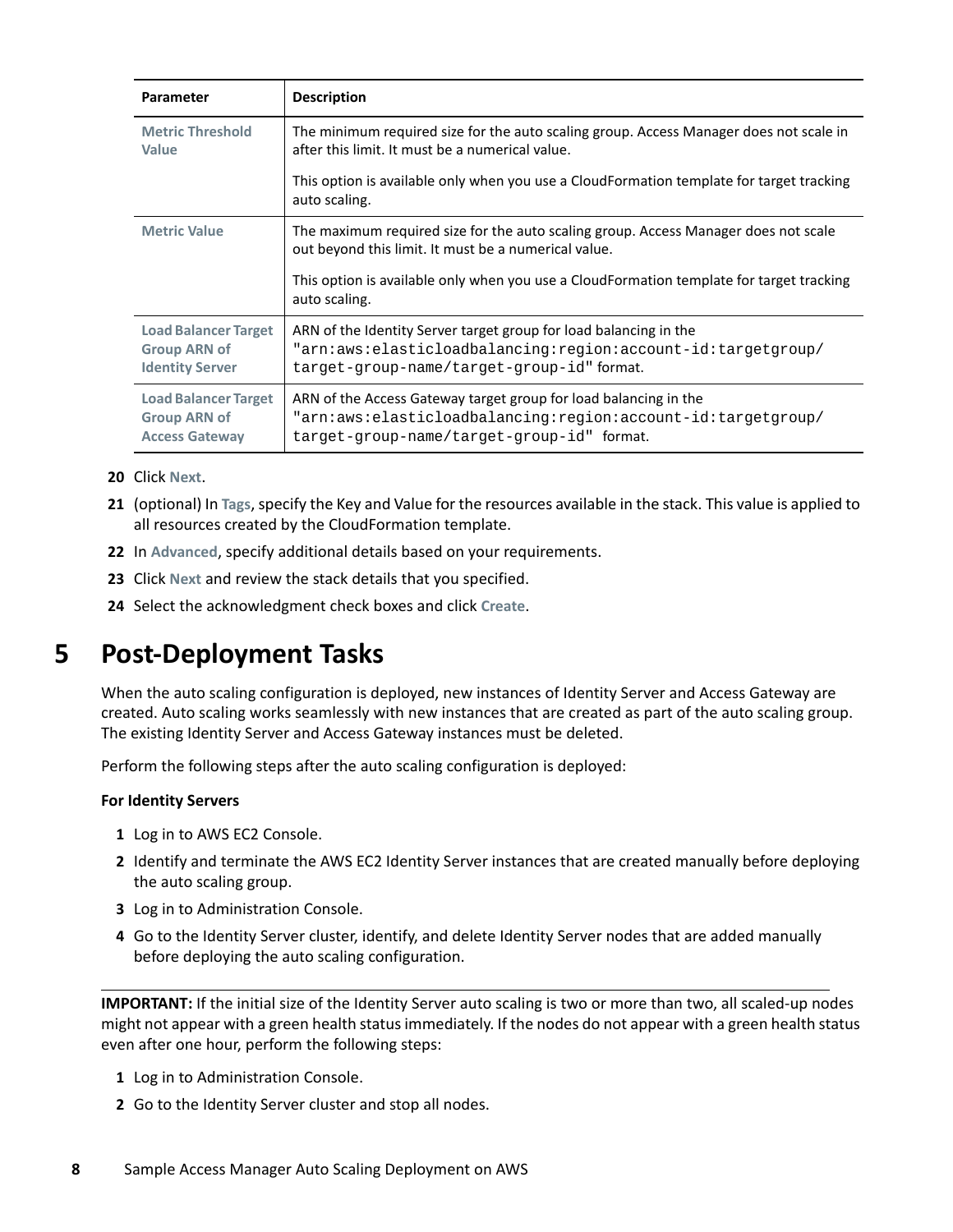- **3** Identify and delete Identity Server nodes that are added manually before deploying the auto scaling configuration.
- **4** Restart all nodes.

#### **For Access Gateway**

- **1** Log in to AWS EC2 Console.
- **2** Go to the Access Gateway auto scaling group.
- **3** Ensure that the primary Access Gateway instance is protected against scale-in. To verify, select the primary instance and right-click **Instance Protection**. Ensure that the **Enable Set Scale In Protection** option is enabled.
- **4** Log in to Administration Console.
- **5** Go to the Access Gateway cluster.
- **6** Ensure that the Access Gateway nodes that are created as part of the auto scaling group are listed in the Access Gateway cluster.
- **7** Ensure that the primary Access Gateway node IP is the same IP that is listed in the auto scaling group in AWS EC2 Console.

### <span id="page-8-0"></span>**6 Customizing the Scaled Instances**

In Administration Console, a cache of Identity Server and Access Gateway customization files is created when Identity Server and Access Gateways are imported into Administration Console and assigned to respective clusters. The auto scaling configuration creates new instances with the customization stored in the cache of Administration console.

When you make a change in customization files, Administration Console cache must be updated to updated the customization files. For example, you add a new option in the login page. Use the following APIs to update the Administration Console cache.

- **/customizations/cache/{clusterID}**: It refreshes the Administration Console cache with customized files from a device.
- **/customizations/{clusterID}/devices/{deviceID}**: It sends the customized files from Administration Console cache to the specified device.

For more information about how to invoke the APIs, see ["Accessing Administration APIs"](https://www.netiq.com/documentation/access-manager-45-developer-documentation/pdfdoc/administration-rest-api-guide/administration-rest-api-guide.pdf#accessingadministrationapis) in the *[NetIQ Access](https://www.netiq.com/documentation/access-manager-45-developer-documentation/pdfdoc/administration-rest-api-guide/administration-rest-api-guide.pdf#bookinfo)  [Manager 4.5 Administration API Guide](https://www.netiq.com/documentation/access-manager-45-developer-documentation/pdfdoc/administration-rest-api-guide/administration-rest-api-guide.pdf#bookinfo)*.

## <span id="page-8-1"></span>**7 Troubleshooting Auto Scaling**

The auto scaling configuration automatically creates log files and uploads the log files to the S3 bucket in the following scenarios:

- During AMI creation of Identity Server and Access Gateway
- Before terminating instances of Identity Server and Access Gateway

You can analyze these logs to identify the problem areas and troubleshoot.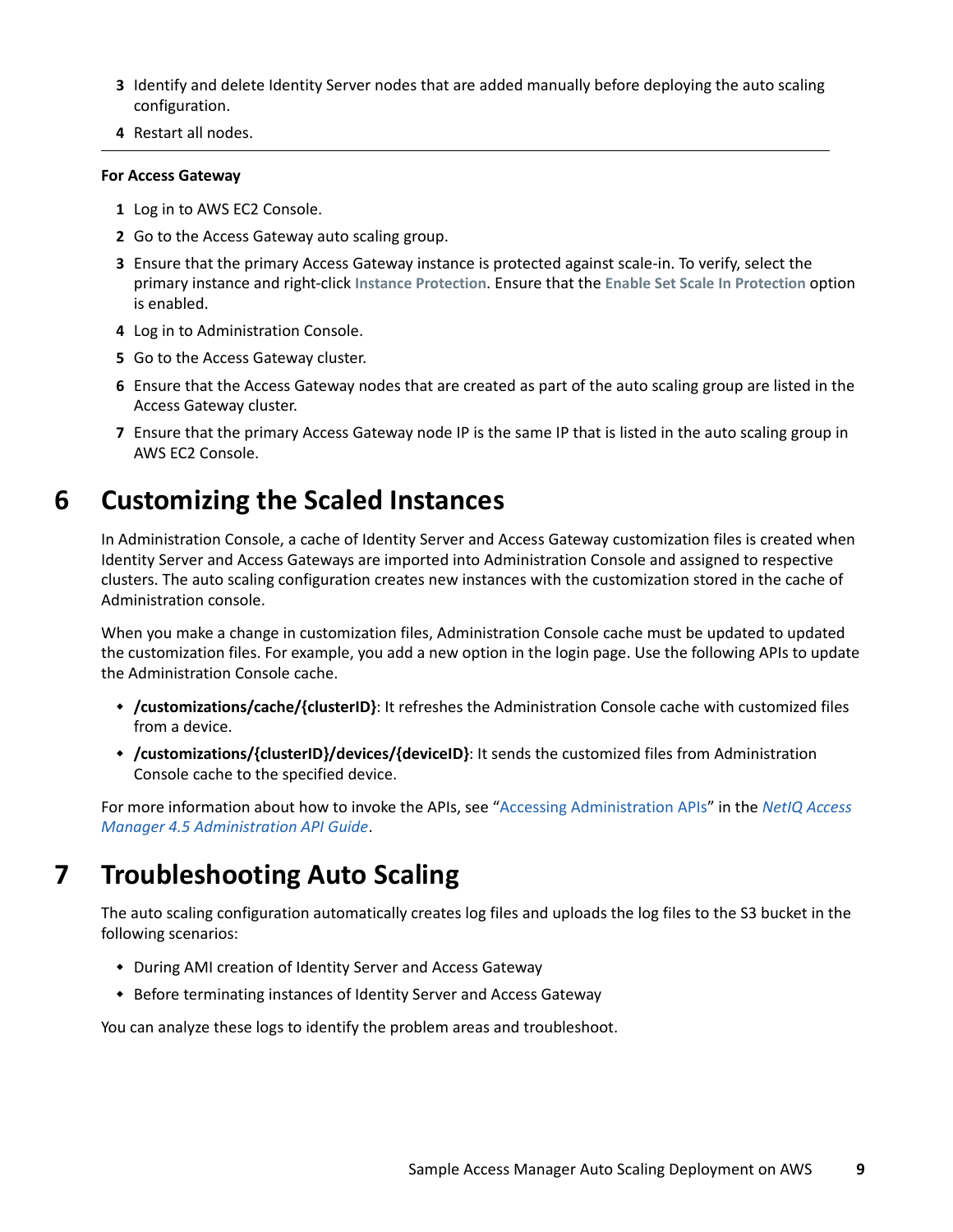The following table lists log files that are created and uploaded automatically to the **S3 bucket > Logs** location:

| <b>Filename</b>                                                                        | <b>Description</b>                                                      |
|----------------------------------------------------------------------------------------|-------------------------------------------------------------------------|
| /logs/idp_ami_ <log creation="" date="">_<xxxxxx>.tar.gz</xxxxxx></log>                | Created during the AMI creation for<br><b>Identity Server</b>           |
| /logs/ag ami <log creation="" date=""> <xxxxxx>.tar.gz</xxxxxx></log>                  | Created during the AMI creation for<br><b>Access Gateway</b>            |
| /logs/idp_i- <instance id="">_<instance address="" ip="">.tar.gz</instance></instance> | Created during the termination of an<br><b>Identity Server instance</b> |
| /logs/ag_i- <instance id="">_<instance address="" ip="">.tar.gz</instance></instance>  | Created during the termination of an<br><b>Access Gateway instance</b>  |

# <span id="page-9-0"></span>**8 Auditing Access Manager Auto Scaling**

You can configure Administrator Console to generate audit events whenever a new server is imported or deleted as part of the auto scaling process.

Perform the following steps:

- **1** In Administration Console Dashboard, click **Auditing**.
- **2** Under **Management Console Audit Events**, select the following options:
	- **Server Imports**: An event is generated whenever a server is imported into Administration Console.
	- **Server Deletes**: An event is generated whenever a server is deleted from Administration Console.
- **3** Click **OK**.

#### <span id="page-9-1"></span>**9 Monitoring Access Manager Auto Scaling**

- [Section 9.1, "Monitoring the Activity History," on page 10](#page-9-2)
- [Section 9.2, "Subscribing to Auto Scaling Notifications," on page 11](#page-10-2)

#### <span id="page-9-2"></span>**9.1 Monitoring the Activity History**

- **1** Log in to AWS Console.
- **2** Click **Services > Auto Scaling > Auto Scaling Groups**.
- **3** Select an auto scaling group.
- **4** Click **Activity History**.
- **5** On the **Activity History** page, you can see various activity details of the automatically scaled instances, such as start time, end time, and reason of scaling.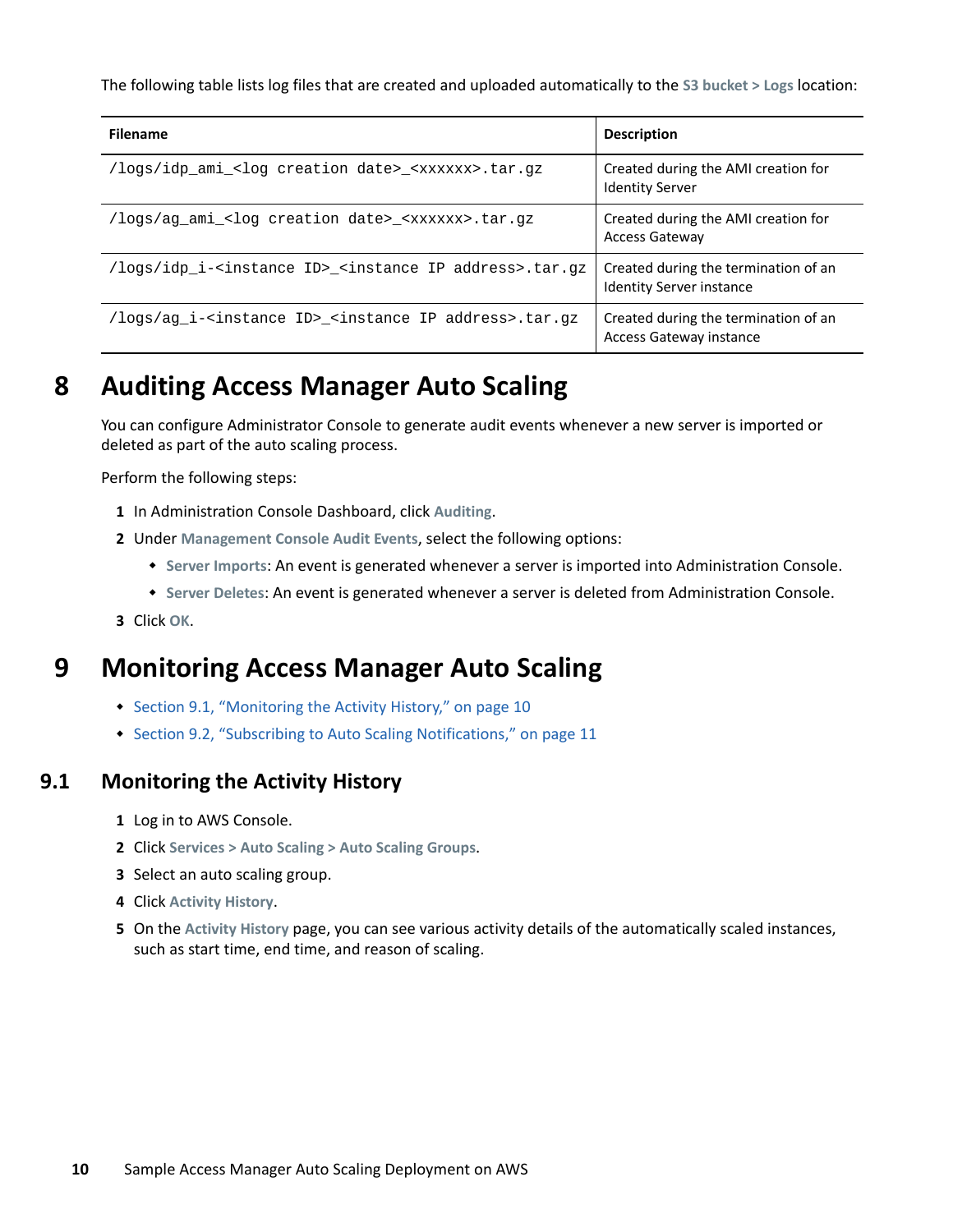#### <span id="page-10-2"></span>**9.2 Subscribing to Auto Scaling Notifications**

The auto scaling configuration creates two Simple Notification Service (SNS) topics automatically after a successful deployment. These SNS topics are created for Identity Server and Access Gateway. You can subscribe to these topics to receive notifications whenever a change occurs in the auto scaling deployment.

Perform the following steps to configure SNS:

- **1** Log in to AWS Console.
- **2** Click **Services.**
- **3** In **Find Services**, search for Simple Notification Service.
- **4** Select the SNS topic for which you want to receive notifications.
- **5** Click **Create subscription**.
- **6** In **Protocol**, select a protocol of your choice. For example, **Email**.
- **7** In **Endpoint**, specify your email address.
- **8** Click **Create Subscription**.
- **9** To confirm the subscription, Amazon SNS sends you an email. Click the link in the email to confirm your subscription.

### <span id="page-10-0"></span>**10 Deleting a CloudFormation Stack**

You can delete the CloudFormation stacks if required. Beware that deleting a CloudFormation stack deletes all configuration that you created as part of the deployment.

You can do it in the AWS CloudFormation console by selecting the main stack > **Actions** > **Delete Stack**. This action deletes all nested CloudFormation stack along with the main stack. However, some nested stacks may fail to be deleted and that prevents deleting the main stack. In such cases, you need to delete the failed nested CloudFormation stack first and then the main stack.

In some scenarios, the nested stacks fail to delete. In such scenarios, you must delete the resources created by these nested stacks. Perform the following steps to delete the resources.

- **1** Log in to AWS Console.
- **2** Navigate to **Service > System manager > Parameter store**.
- **3** Delete the parameters that nested stacks created.
- **4** Log in to Administration Console and delete the nodes that nested stacks created.

For information about how to delete a CloudFormation stack, see [Deleting a Stack on the AWS CloudFormation](https://docs.aws.amazon.com/AWSCloudFormation/latest/UserGuide/cfn-console-delete-stack.html)  [Console](https://docs.aws.amazon.com/AWSCloudFormation/latest/UserGuide/cfn-console-delete-stack.html) (https://docs.aws.amazon.com/AWSCloudFormation/latest/UserGuide/cfn-console-deletestack.html).

#### <span id="page-10-1"></span>**11 Limitations of Sample Access Manager Auto Scaling on AWS**

- You can use the auto scaling configuration for scheduled scaling or target tracking policy for CPU utilization of the auto scaling group.
- During scale in, the auto scaling process terminates an Identity Server instance immediately if this instance does not have any active session. If Identity Server has an active session, it waits for a maximum of 60 minutes for session timeout before performing a periodical check for active sessions. After this duration, auto scaling forcibly terminates the instances.